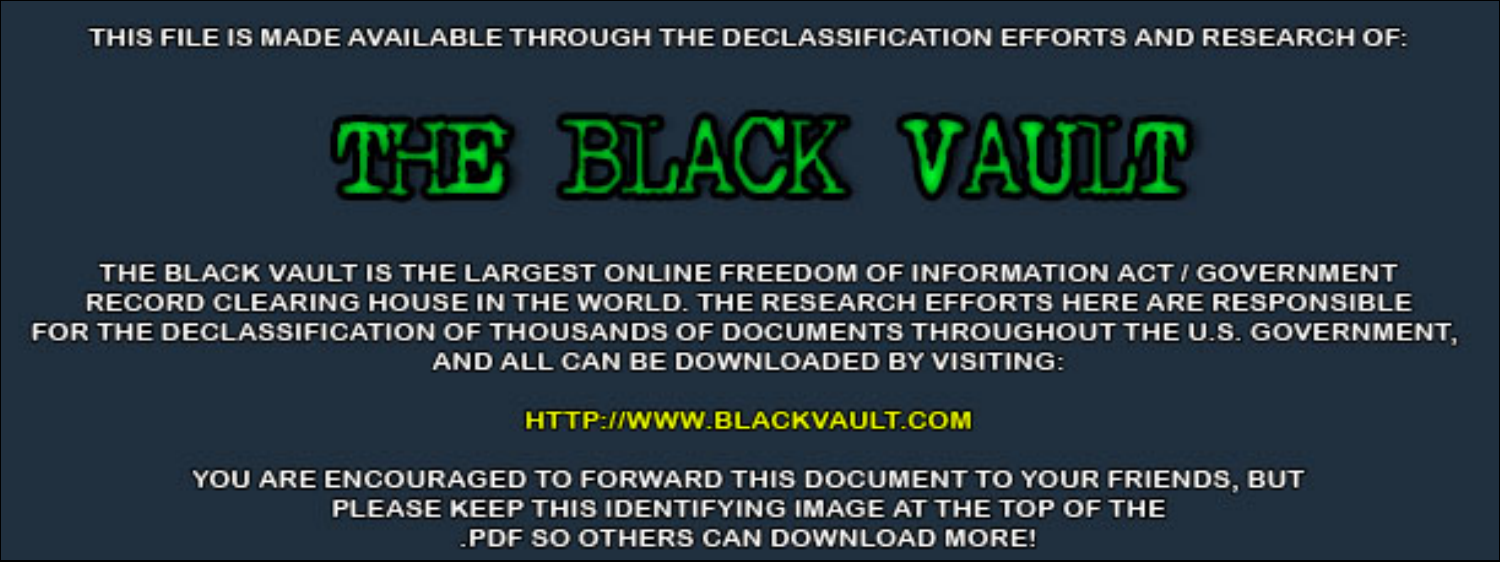

3 May 2012

Mr. John Greenewald, Jr.

-.

Reference: F-2012-01114 / DIA #0151-2009

Dear Mr. Greenewald:

In the course of processing your 26 February 2009 Freedom of Information Act (FOIA) request to the Defense Intelligence Agency (DIA) for documents pertaining to an assassination plot against President George H. W. Bush, the DIA located CIA material and referred it to us on 2 April 2012 for review and direct response to you.

We reviewed the material and determined it is currently and properly classified and must be denied in its entirety on the basis of FOIA exemptions (b)(1) and (b)(3). Exemption (b)(3) pertains to information exempt from disclosure by statute. The relevant statute is the Central Intelligence Agency Act of 1949, 50 U.S.C. § 403, as amended, e.g., Section 6, which exempts from the disclosure requirement information pertaining to the organization, functions, including those related to the protection of intelligence sources and methods, names, official titles, salaries, and numbers of personnel employed by the Agency. An explanation of exemptions is enclosed. As the CIA Information and Privacy Coordinator, I am the CIA official responsible for this determination. You have the right to appeal this response to the Agency Release Panel, in my care, within 45 days from the date of this letter. Please include the basis of your appeal.

Sincerely,

Michele Meeks Information and Privacy Coordinator

Enclosure